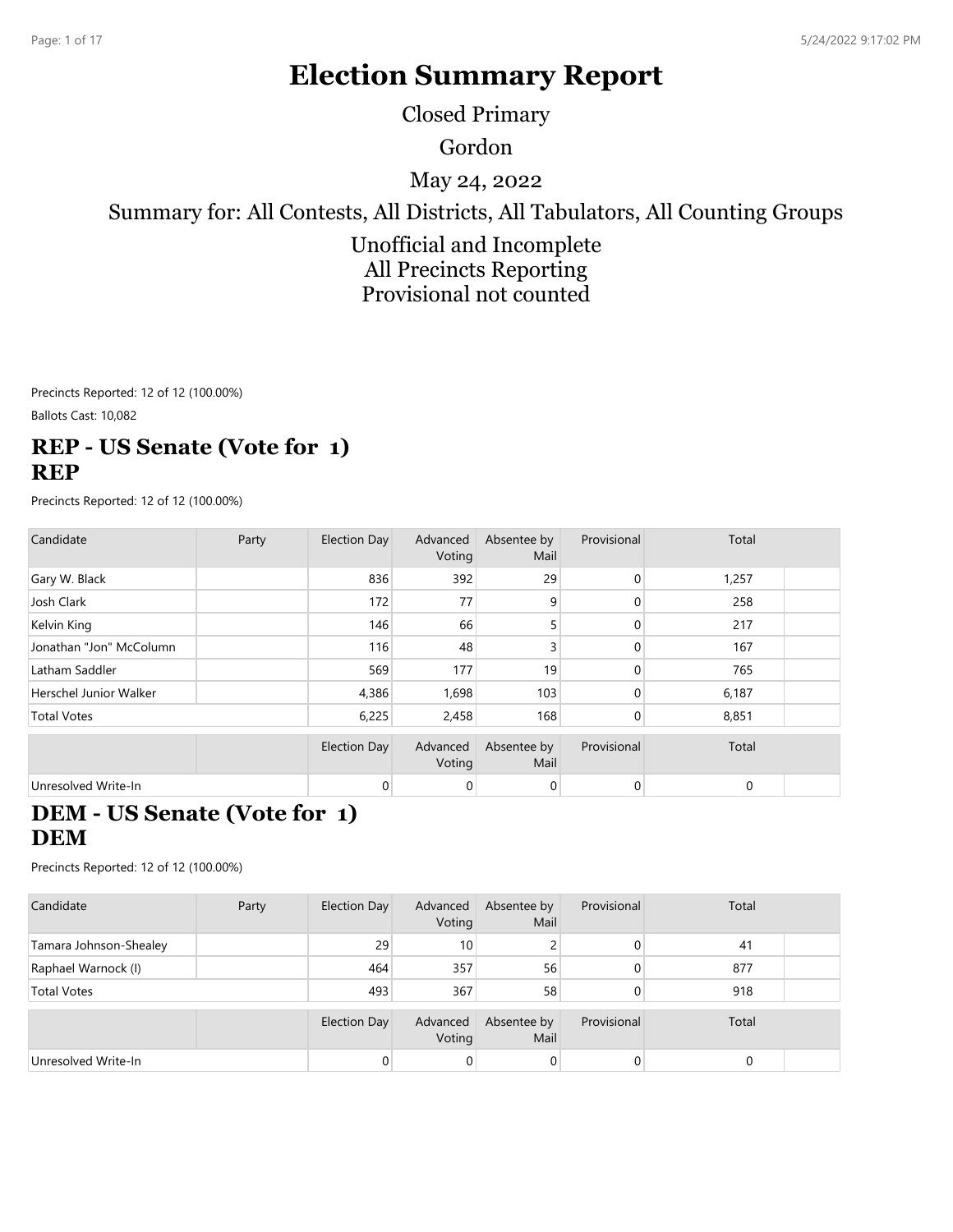# **REP - Governor (Vote for 1) REP**

Precincts Reported: 12 of 12 (100.00%)

| Candidate           | Party | Election Day | Advanced<br>Voting | Absentee by<br>Mail | Provisional | Total |  |
|---------------------|-------|--------------|--------------------|---------------------|-------------|-------|--|
| Catherine Davis     |       | 41           | 23                 |                     | $\mathbf 0$ | 65    |  |
| Brian Kemp (I)      |       | 4,565        | 1,785              | 116                 | $\mathbf 0$ | 6,466 |  |
| David A. Perdue     |       | 1,491        | 591                | 51                  | $\Omega$    | 2,133 |  |
| Kandiss Taylor      |       | 267          | 103                | 4                   | $\Omega$    | 374   |  |
| Tom Williams        |       | 21           | 3                  | 0                   | $\Omega$    | 24    |  |
| <b>Total Votes</b>  |       | 6,385        | 2,505              | 172                 | $\mathbf 0$ | 9,062 |  |
|                     |       | Election Day | Advanced<br>Voting | Absentee by<br>Mail | Provisional | Total |  |
| Unresolved Write-In |       | $\mathbf 0$  | 0                  | 0                   | 0           | 0     |  |

# **DEM - Governor (Vote for 1) DEM**

Precincts Reported: 12 of 12 (100.00%)

| Candidate           | Party | Election Day        | Advanced<br>Voting | Absentee by<br>Mail | Provisional | Total |  |
|---------------------|-------|---------------------|--------------------|---------------------|-------------|-------|--|
| Stacey Abrams       |       | 467                 | 359                | 54                  | 0           | 880   |  |
| <b>Total Votes</b>  |       | 467                 | 359                | 54                  |             | 880   |  |
|                     |       | <b>Election Day</b> | Advanced<br>Voting | Absentee by<br>Mail | Provisional | Total |  |
| Unresolved Write-In |       | 0                   | 0                  | 0                   | 0           | 0     |  |

# **REP - Lieutenant Governor (Vote for 1) REP**

| Candidate           | Party | Election Day   | Advanced<br>Voting | Absentee by<br>Mail | Provisional  | Total       |  |
|---------------------|-------|----------------|--------------------|---------------------|--------------|-------------|--|
| <b>Burt Jones</b>   |       | 3,008          | 1,190              | 92                  | $\mathbf{0}$ | 4,290       |  |
| Mack McGregor       |       | 745            | 239                | 12                  | $\mathbf{0}$ | 996         |  |
| <b>Butch Miller</b> |       | 1,776          | 747                | 44                  | $\mathbf{0}$ | 2,567       |  |
| Jeanne Seaver       |       | 357            | 158                | 14                  | $\Omega$     | 529         |  |
| <b>Total Votes</b>  |       | 5,886          | 2,334              | 162                 | 0            | 8,382       |  |
|                     |       | Election Day   | Advanced<br>Voting | Absentee by<br>Mail | Provisional  | Total       |  |
| Unresolved Write-In |       | $\overline{0}$ | 0                  | 0                   | $\mathbf 0$  | $\mathbf 0$ |  |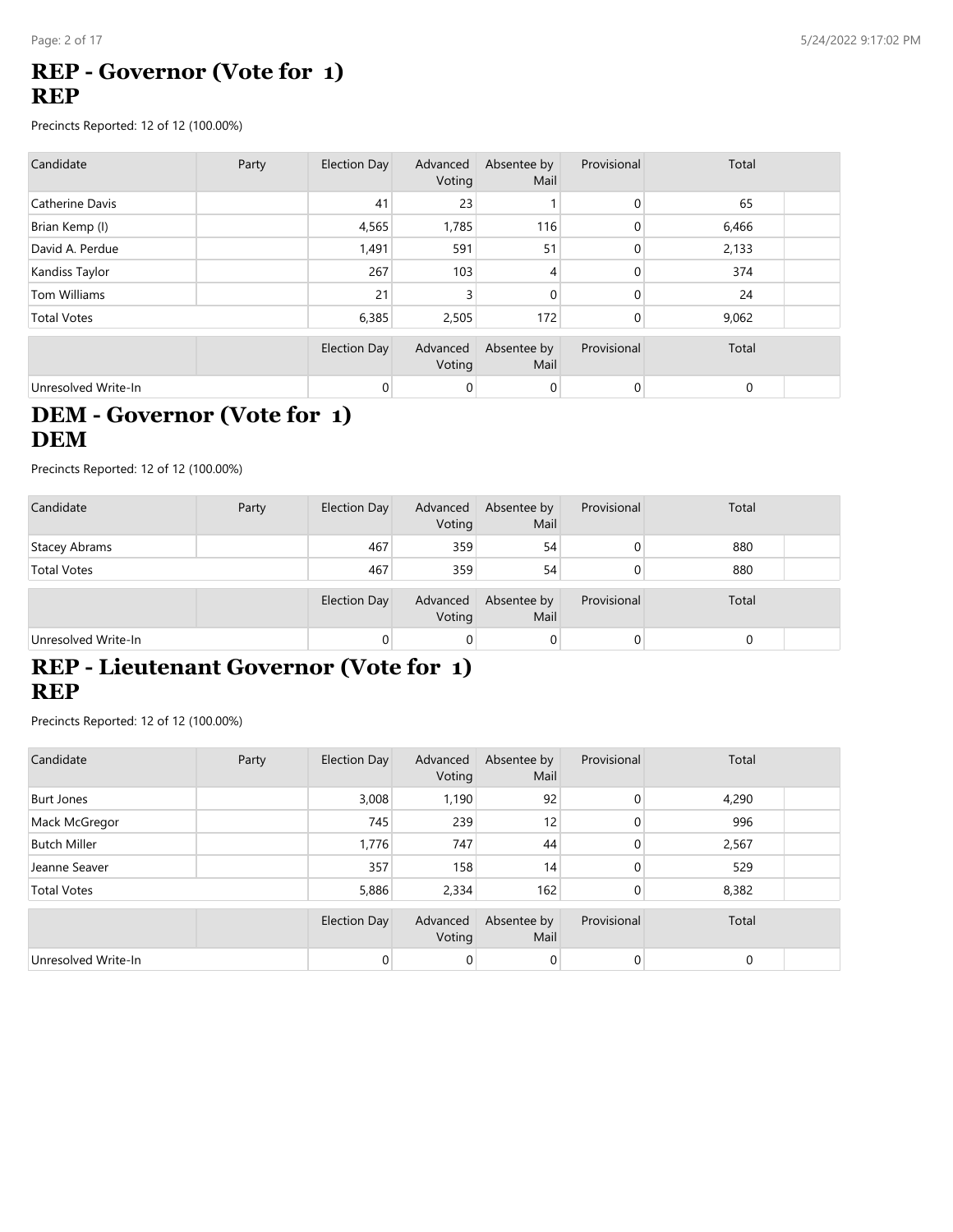# **DEM - Lieutenant Governor (Vote for 1) DEM**

Precincts Reported: 12 of 12 (100.00%)

| Candidate           | Party | Election Day        | Advanced<br>Voting | Absentee by<br>Mail | Provisional  | Total       |  |
|---------------------|-------|---------------------|--------------------|---------------------|--------------|-------------|--|
| Erick E. Allen      |       | 56                  | 38                 | 9                   | $\mathbf{0}$ | 103         |  |
| Charlie Bailey      |       | 105                 | 102                | 17                  | 0            | 224         |  |
| Tyrone Brooks, Jr.  |       | 62                  | 33                 | 2                   | 0            | 97          |  |
| Tony Brown          |       | 32                  | 10                 | 3                   | $\mathbf{0}$ | 45          |  |
| Kwanza Hall         |       | 68                  | 59                 | 5                   | 0            | 132         |  |
| Jason T. Hayes      |       | 25                  | 8                  | 3                   | 0            | 36          |  |
| Derrick L. Jackson  |       | 30                  | 28                 | 2                   | 0            | 60          |  |
| R. Malik            |       | 12                  | 10                 | 0                   | $\Omega$     | 22          |  |
| Renitta Shannon     |       | 59                  | 54                 | 6                   | 0            | 119         |  |
| <b>Total Votes</b>  |       | 449                 | 342                | 47                  | $\mathbf 0$  | 838         |  |
|                     |       | <b>Election Day</b> | Advanced<br>Voting | Absentee by<br>Mail | Provisional  | Total       |  |
| Unresolved Write-In |       | 0                   | 0                  | 0                   | $\mathbf 0$  | $\mathbf 0$ |  |

#### **REP - Secretary of State (Vote for 1) REP**

Precincts Reported: 12 of 12 (100.00%)

| Candidate              | Party | Election Day        | Advanced<br>Voting | Absentee by<br>Mail | Provisional | Total |  |
|------------------------|-------|---------------------|--------------------|---------------------|-------------|-------|--|
| David C. Belle Isle    |       | 449                 | 234                | 9                   | 0           | 692   |  |
| Jody Hice              |       | 1,946               | 801                | 57                  | 0           | 2,804 |  |
| T.J. Hudson            |       | 403                 | 140                |                     | 0           | 550   |  |
| Brad Raffensperger (I) |       | 3,346               | 1,253              | 90                  | 0           | 4,689 |  |
| <b>Total Votes</b>     |       | 6,144               | 2,428              | 163                 | 0           | 8,735 |  |
|                        |       | <b>Election Day</b> | Advanced<br>Voting | Absentee by<br>Mail | Provisional | Total |  |
| Unresolved Write-In    |       | 0                   | 0                  | 0                   | 0           | 0     |  |

## **DEM - Secretary of State (Vote for 1) DEM**

| Candidate           | Party | <b>Election Day</b> | Advanced<br>Voting | Absentee by<br>Mail | Provisional | Total |  |
|---------------------|-------|---------------------|--------------------|---------------------|-------------|-------|--|
| Dee Dawkins-Haigler |       | 73                  | 63                 | 5                   | 0           | 141   |  |
| John Eaves          |       | 42                  | 24                 | 4                   |             | 70    |  |
| Floyd Griffin       |       | 39                  | 36                 | $\overline{c}$      | 0           | 77    |  |
| Bee Nguyen          |       | 224                 | 175                | 26                  | 0           | 425   |  |
| Michael Owens       |       | 82                  | 47                 | 4                   | 0           | 133   |  |
| <b>Total Votes</b>  |       | 460                 | 345                | 41                  | 0           | 846   |  |
|                     |       | <b>Election Day</b> | Advanced<br>Voting | Absentee by<br>Mail | Provisional | Total |  |
| Unresolved Write-In |       |                     | 0                  | 0                   | 0           | 0     |  |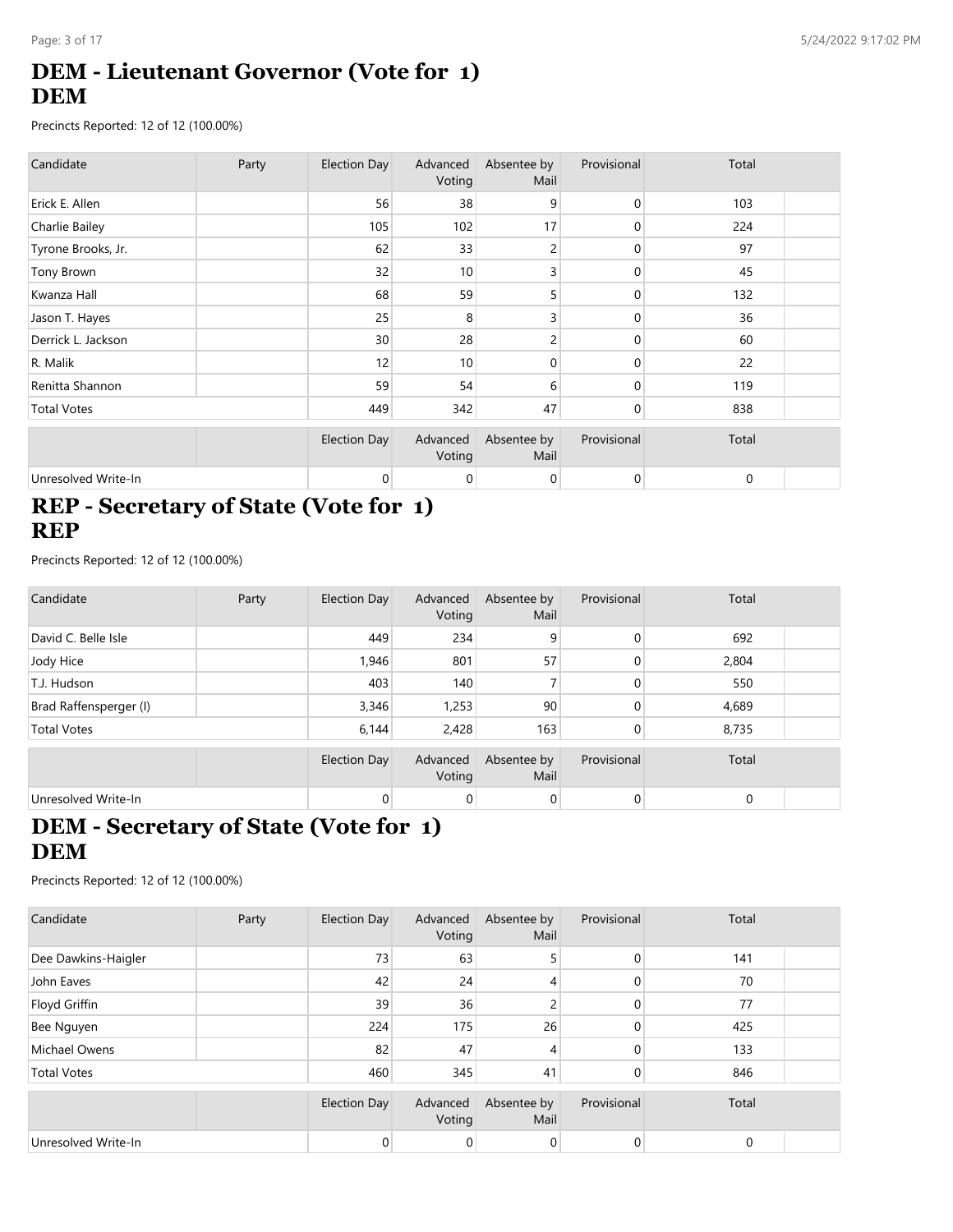### **REP - Attorney General (Vote for 1) REP**

Precincts Reported: 12 of 12 (100.00%)

| Candidate           | Party | Election Day | Advanced<br>Voting | Absentee by<br>Mail | Provisional    | Total |  |
|---------------------|-------|--------------|--------------------|---------------------|----------------|-------|--|
| Chris Carr (I)      |       | 4,071        | 1,639              | 112                 | 0              | 5,822 |  |
| John Gordon         |       | 1,895        | 693                | 41                  | 0              | 2,629 |  |
| <b>Total Votes</b>  |       | 5,966        | 2.332              | 153                 | 0              | 8,451 |  |
|                     |       | Election Day | Advanced<br>Voting | Absentee by<br>Mail | Provisional    | Total |  |
| Unresolved Write-In |       |              | 0                  | $\mathbf 0$         | $\overline{0}$ | 0     |  |

#### **DEM - Attorney General (Vote for 1) DEM**

Precincts Reported: 12 of 12 (100.00%)

| Candidate             | Party | Election Day | Advanced<br>Voting | Absentee by<br>Mail | Provisional | Total |  |
|-----------------------|-------|--------------|--------------------|---------------------|-------------|-------|--|
| Jennifer "Jen" Jordan |       | 362          | 282                | 39                  |             | 683   |  |
| Christian Wise Smith  |       | 96           | 61                 |                     |             | 164   |  |
| <b>Total Votes</b>    |       | 458          | 343                | 46                  |             | 847   |  |
|                       |       | Election Day | Advanced<br>Voting | Absentee by<br>Mail | Provisional | Total |  |
| Unresolved Write-In   |       |              | 0                  | 0                   |             | 0     |  |

#### **REP - Commissioner Of Agriculture (Vote for 1) REP**

Precincts Reported: 12 of 12 (100.00%)

| Candidate           | Party | Election Day        | Advanced<br>Voting | Absentee by<br>Mail | Provisional | Total |  |
|---------------------|-------|---------------------|--------------------|---------------------|-------------|-------|--|
| Tyler Harper        |       | 5,356               | 2,080              | 119                 |             | 7,555 |  |
| <b>Total Votes</b>  |       | 5,356               | 2,080              | 119                 | 0           | 7,555 |  |
|                     |       | <b>Election Day</b> | Advanced<br>Voting | Absentee by<br>Mail | Provisional | Total |  |
| Unresolved Write-In |       | 0                   | 0                  | $\overline{0}$      | 0           |       |  |

# **DEM - Commissioner Of Agriculture (Vote for 1) DEM**

| Candidate            | Party | Election Day | Advanced<br>Voting | Absentee by<br>Mail | Provisional  | Total |  |
|----------------------|-------|--------------|--------------------|---------------------|--------------|-------|--|
| <b>Winfred Dukes</b> |       | 140          | 113                | 8                   | 0            | 261   |  |
| Nakita Hemingway     |       | 214          | 136                | 12                  | $\mathbf{0}$ | 362   |  |
| Fred Swann           |       | 90           | 76                 | 21                  | $\Omega$     | 187   |  |
| <b>Total Votes</b>   |       | 444          | 325                | 41                  | 0            | 810   |  |
|                      |       | Election Day | Advanced<br>Voting | Absentee by<br>Mail | Provisional  | Total |  |
| Unresolved Write-In  |       | 0            | 0                  | 0                   | 0            |       |  |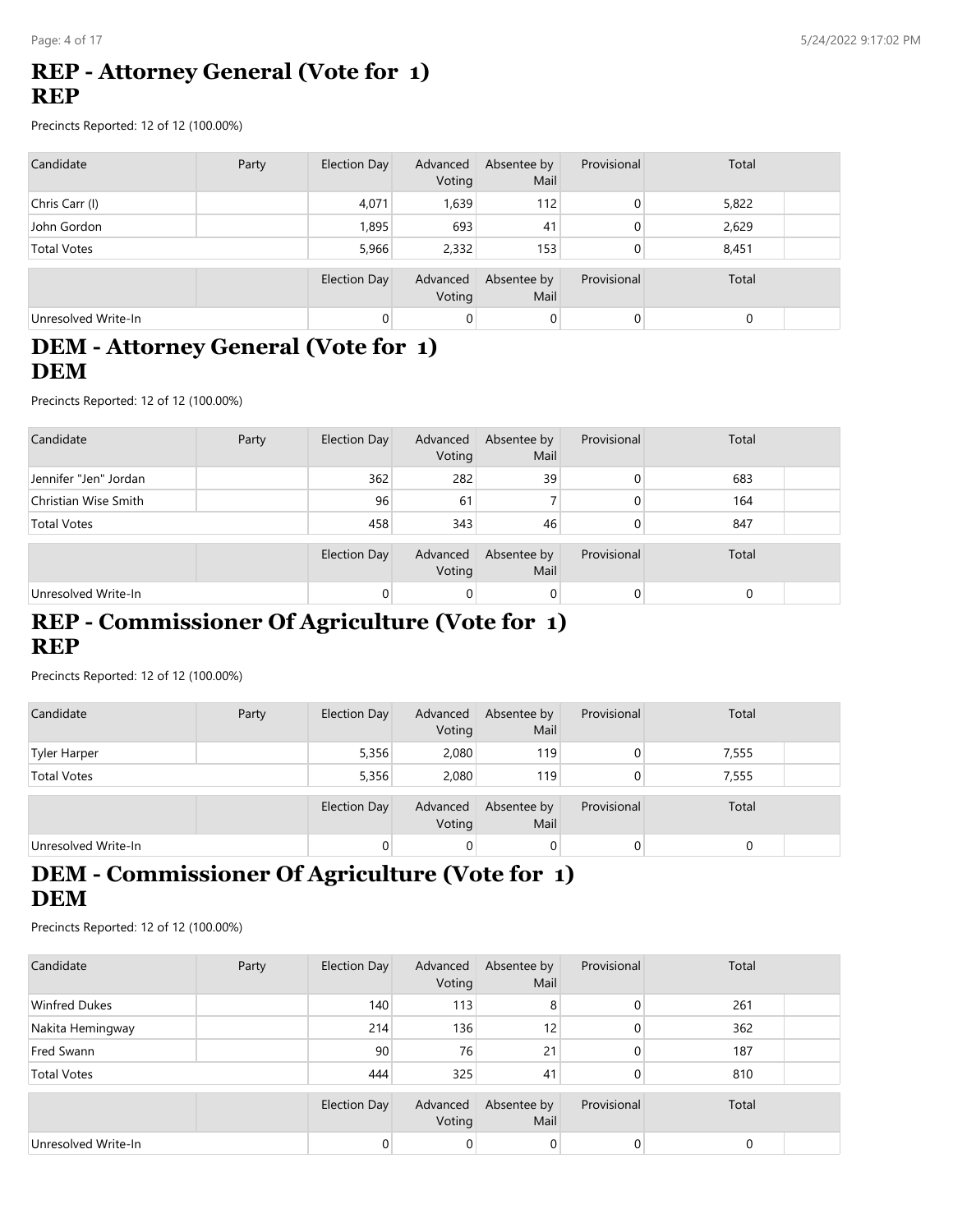# **REP - Commissioner Of Insurance (Vote for 1) REP**

Precincts Reported: 12 of 12 (100.00%)

| Candidate           | Party | <b>Election Day</b> | Advanced<br>Voting | Absentee by<br>Mail | Provisional | Total    |  |
|---------------------|-------|---------------------|--------------------|---------------------|-------------|----------|--|
| Ben Cowart          |       | 882                 | 369                | 18                  | 0           | 1,269    |  |
| John King (I)       |       | 3,972               | 1,668              | 107                 | 0           | 5,747    |  |
| Patrick Witt        |       | 1,037               | 266                | 22                  | 0           | 1,325    |  |
| <b>Total Votes</b>  |       | 5,891               | 2,303              | 147                 | 0           | 8,341    |  |
|                     |       | Election Day        | Advanced<br>Voting | Absentee by<br>Mail | Provisional | Total    |  |
| Unresolved Write-In |       | 0                   | $\mathbf 0$        | 0                   | 0           | $\Omega$ |  |

#### **DEM - Commissioner Of Insurance (Vote for 1) DEM**

Precincts Reported: 12 of 12 (100.00%)

| Candidate            | Party | Election Day | Advanced<br>Voting | Absentee by<br>Mail | Provisional | Total       |  |
|----------------------|-------|--------------|--------------------|---------------------|-------------|-------------|--|
| Raphael Baker        |       | 163          | 116                | 10                  | 0           | 289         |  |
| Janice Laws Robinson |       | 190          | 127                | 23                  | 0           | 340         |  |
| Matthew Wilson       |       | 91           | 81                 | 10 <sup>1</sup>     | 0           | 182         |  |
| <b>Total Votes</b>   |       | 444          | 324                | 43                  | 0           | 811         |  |
|                      |       | Election Day | Advanced<br>Voting | Absentee by<br>Mail | Provisional | Total       |  |
| Unresolved Write-In  |       | 0            | 0                  | 0                   |             | $\mathbf 0$ |  |

# **REP - State School Superintendent (Vote for 1) REP**

| Candidate           | Party | Election Day   | Advanced<br>Voting | Absentee by<br>Mail | Provisional    | Total |  |
|---------------------|-------|----------------|--------------------|---------------------|----------------|-------|--|
| John D. Barge       |       | 1,844          | 705                | 39                  | $\mathbf{0}$   | 2,588 |  |
| Richard Woods (I)   |       | 4,023          | .604               | 109                 | $\mathbf{0}$   | 5,736 |  |
| <b>Total Votes</b>  |       | 5,867          | 2.309              | 148                 | 0              | 8,324 |  |
|                     |       | Election Day   | Advanced<br>Voting | Absentee by<br>Mail | Provisional    | Total |  |
| Unresolved Write-In |       | $\overline{0}$ | $\overline{0}$     | $\overline{0}$      | $\overline{0}$ |       |  |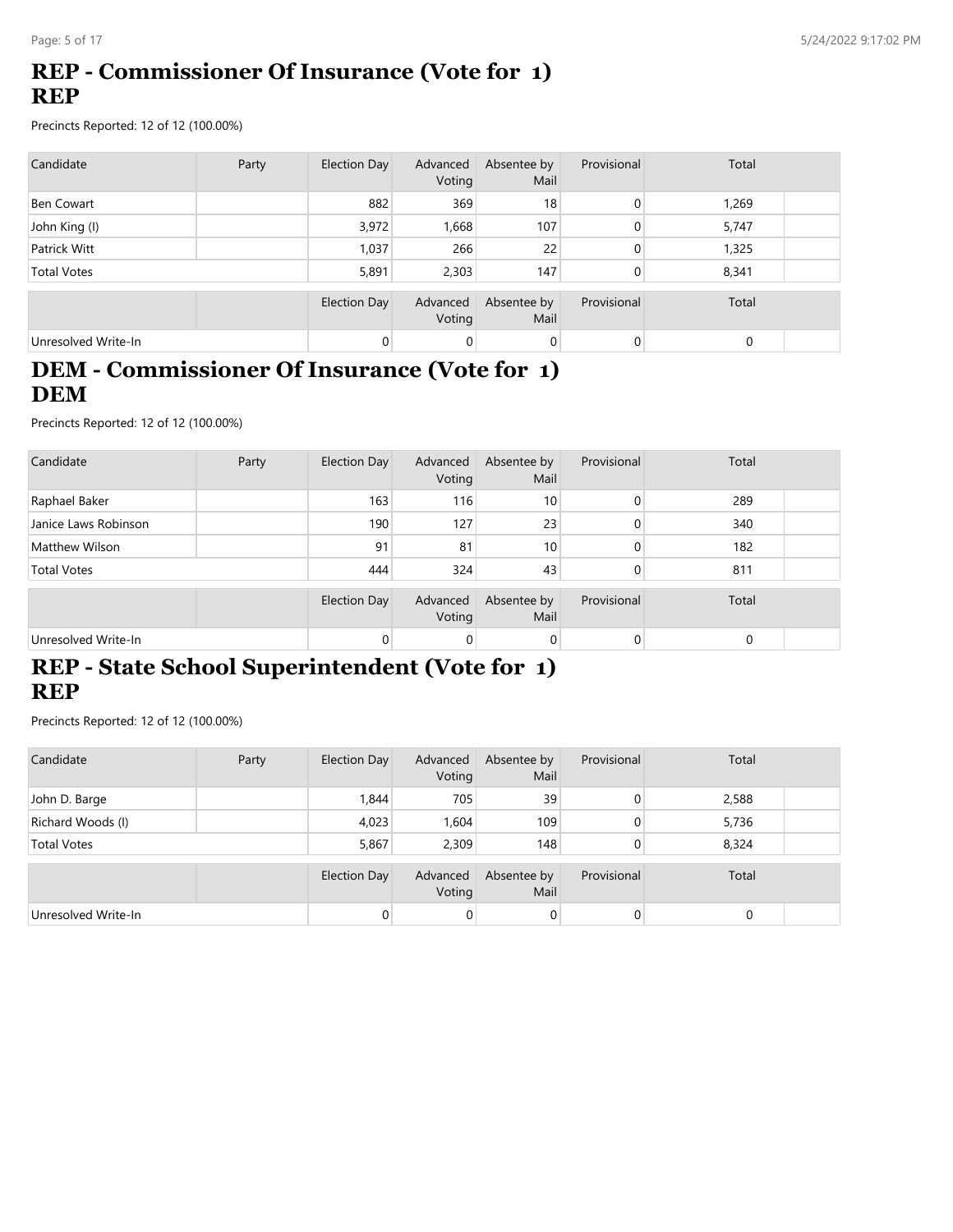# **DEM - State School Superintendent (Vote for 1) DEM**

Precincts Reported: 12 of 12 (100.00%)

| Candidate            | Party | Election Day | Advanced<br>Voting | Absentee by<br>Mail | Provisional | Total       |  |
|----------------------|-------|--------------|--------------------|---------------------|-------------|-------------|--|
| Currey Hitchens      |       | 76           | 47                 | 8                   | $\Omega$    | 131         |  |
| Jaha V. Howard       |       | 53           | 43                 | 4                   | 0           | 100         |  |
| James Morrow, Jr.    |       | 83           | 60                 | 10 <sub>1</sub>     | $\Omega$    | 153         |  |
| Alisha Thomas Searcy |       | 229          | 174                | 21                  | $\Omega$    | 424         |  |
| <b>Total Votes</b>   |       | 441          | 324                | 43                  | $\Omega$    | 808         |  |
|                      |       | Election Day | Advanced<br>Voting | Absentee by<br>Mail | Provisional | Total       |  |
| Unresolved Write-In  |       |              | 0                  | 0                   | 0           | $\mathbf 0$ |  |

#### **REP - Commissioner Of Labor (Vote for 1) REP**

Precincts Reported: 12 of 12 (100.00%)

| Candidate             | Party | Election Day | Advanced<br>Voting | Absentee by<br>Mail | Provisional | Total |  |
|-----------------------|-------|--------------|--------------------|---------------------|-------------|-------|--|
| Kartik Bhatt          |       | 271          | 120                | 9                   | 0           | 400   |  |
| Mike Coan             |       | 1,213        | 441                | 33                  | 0           | 1,687 |  |
| <b>Bruce Thompson</b> |       | 3,991        | 1,598              | 96                  | 0           | 5,685 |  |
| <b>Total Votes</b>    |       | 5,475        | 2,159              | 138                 | 0           | 7,772 |  |
|                       |       | Election Day | Advanced<br>Voting | Absentee by<br>Mail | Provisional | Total |  |
| Unresolved Write-In   |       | 0            | 0                  | 0                   | 0           | 0     |  |

# **DEM - Commissioner Of Labor (Vote for 1) DEM**

| Candidate                  | Party | Election Day   | Advanced<br>Voting | Absentee by<br>Mail | Provisional    | Total |  |
|----------------------------|-------|----------------|--------------------|---------------------|----------------|-------|--|
| William "Will" Boddie, Jr. |       | 128            | 82                 | 12                  | $\mathbf{0}$   | 222   |  |
| Thomas Dean                |       | 71             | 48                 |                     | 0              | 126   |  |
| Nicole Horn                |       | 99             | 88                 | 15                  | 0              | 202   |  |
| Lester G. Jackson III      |       | 56             | 32                 | 6                   | 0              | 94    |  |
| Nadia Surrency             |       | 82             | 72                 |                     | $\Omega$       | 155   |  |
| <b>Total Votes</b>         |       | 436            | 322                | 41                  | $\overline{0}$ | 799   |  |
|                            |       | Election Day   | Advanced<br>Voting | Absentee by<br>Mail | Provisional    | Total |  |
| Unresolved Write-In        |       | $\overline{0}$ | 0                  | 0                   | $\overline{0}$ | 0     |  |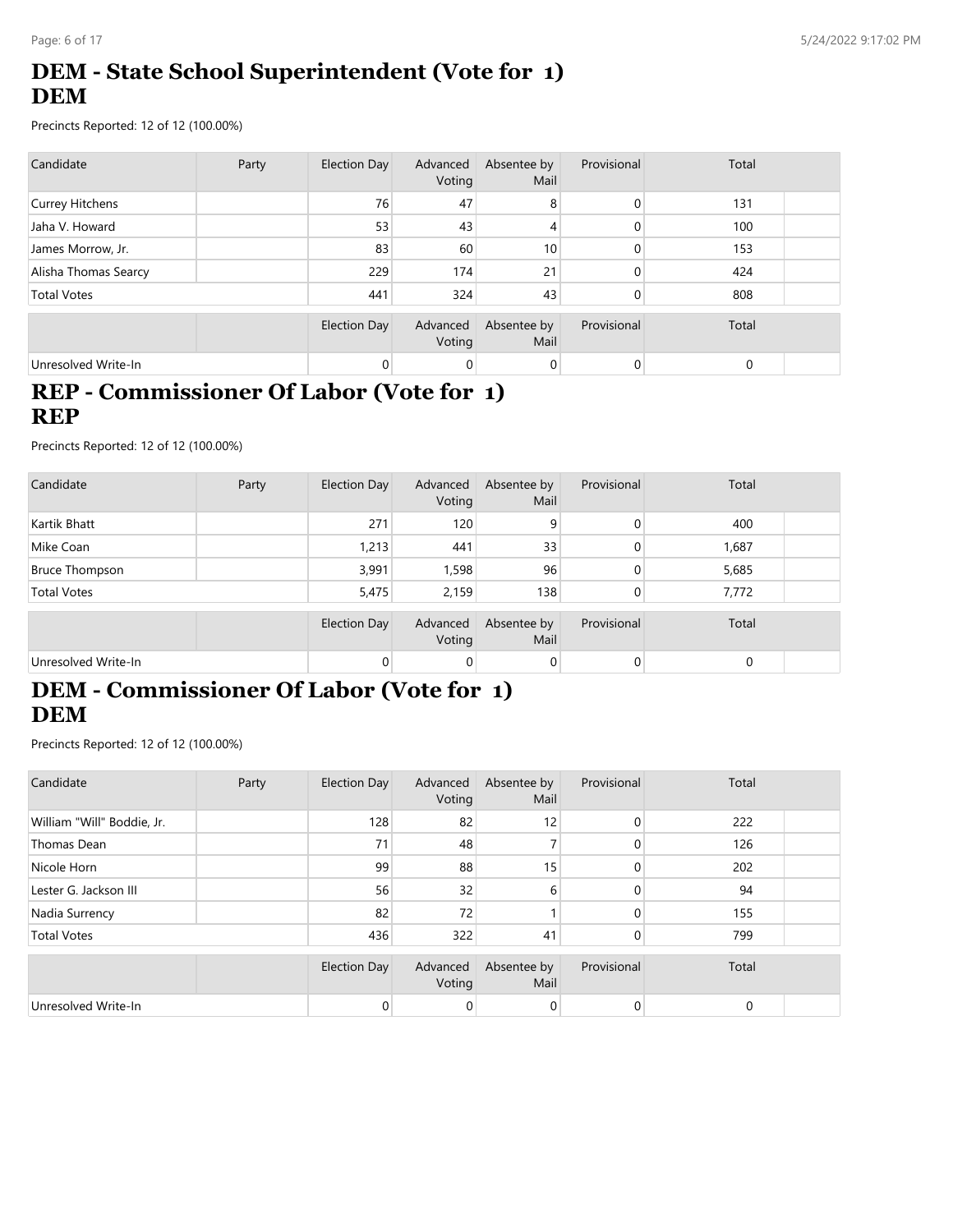# **REP - Public Service Commissioner Dist 2 (Vote for 1) REP**

Precincts Reported: 12 of 12 (100.00%)

| Candidate           | Party | Election Day | Advanced<br>Voting | Absentee by<br>Mail | Provisional | Total |  |
|---------------------|-------|--------------|--------------------|---------------------|-------------|-------|--|
| Tim Echols (I)      |       | 5,356        | 2,071              | 113                 |             | 7,540 |  |
| <b>Total Votes</b>  |       | 5,356        | 2.071              | 113                 | 0           | 7,540 |  |
|                     |       | Election Day | Advanced<br>Voting | Absentee by<br>Mail | Provisional | Total |  |
| Unresolved Write-In |       |              | 0                  | $\overline{0}$      | 0           |       |  |

#### **DEM - Public Service Commissioner Dist 2 (Vote for 1) DEM**

Precincts Reported: 12 of 12 (100.00%)

| Candidate           | Party | Election Day        | Advanced<br>Voting | Absentee by<br>Mail | Provisional    | Total |  |
|---------------------|-------|---------------------|--------------------|---------------------|----------------|-------|--|
| Patty Durand        |       | 261                 | 203                | 27                  | $\Omega$       | 491   |  |
| Russell Edwards     |       | 179                 | 115                | 14                  | $\Omega$       | 308   |  |
| <b>Total Votes</b>  |       | 440                 | 318                | 41                  | $\overline{0}$ | 799   |  |
|                     |       | <b>Election Day</b> | Advanced<br>Voting | Absentee by<br>Mail | Provisional    | Total |  |
| Unresolved Write-In |       | 0                   | 0                  | 0                   | $\overline{0}$ |       |  |

#### **REP - Public Service Commissioner Dist 3 (Vote for 1) REP**

Precincts Reported: 12 of 12 (100.00%)

| Candidate           | Party | Election Day | Advanced<br>Voting | Absentee by<br>Mail | Provisional | Total |  |
|---------------------|-------|--------------|--------------------|---------------------|-------------|-------|--|
| Fitz Johnson (I)    |       | 5,201        | 2,018              | 116                 |             | 7,335 |  |
| <b>Total Votes</b>  |       | 5,201        | 2.018              | 116                 |             | 7,335 |  |
|                     |       | Election Day | Advanced<br>Voting | Absentee by<br>Mail | Provisional | Total |  |
| Unresolved Write-In |       |              | 0                  | 0                   | 0           |       |  |

# **DEM - Public Service Commissioner Dist 3 (Vote for 1) DEM**

| Candidate           | Party | Election Day | Advanced<br>Voting | Absentee by<br>Mail | Provisional | Total |  |
|---------------------|-------|--------------|--------------------|---------------------|-------------|-------|--|
| Shelia Edwards      |       | 243          | 171                | 24                  | $\Omega$    | 438   |  |
| Chandra Farley      |       | 95           | 73                 | 4                   | $\Omega$    | 172   |  |
| <b>Missy Moore</b>  |       | 101          | 73                 | 13                  | 0           | 187   |  |
| <b>Total Votes</b>  |       | 439          | 317                | 41                  | 0           | 797   |  |
|                     |       | Election Day | Advanced<br>Voting | Absentee by<br>Mail | Provisional | Total |  |
| Unresolved Write-In |       | $\Omega$     | $\overline{0}$     | 0                   | 0           |       |  |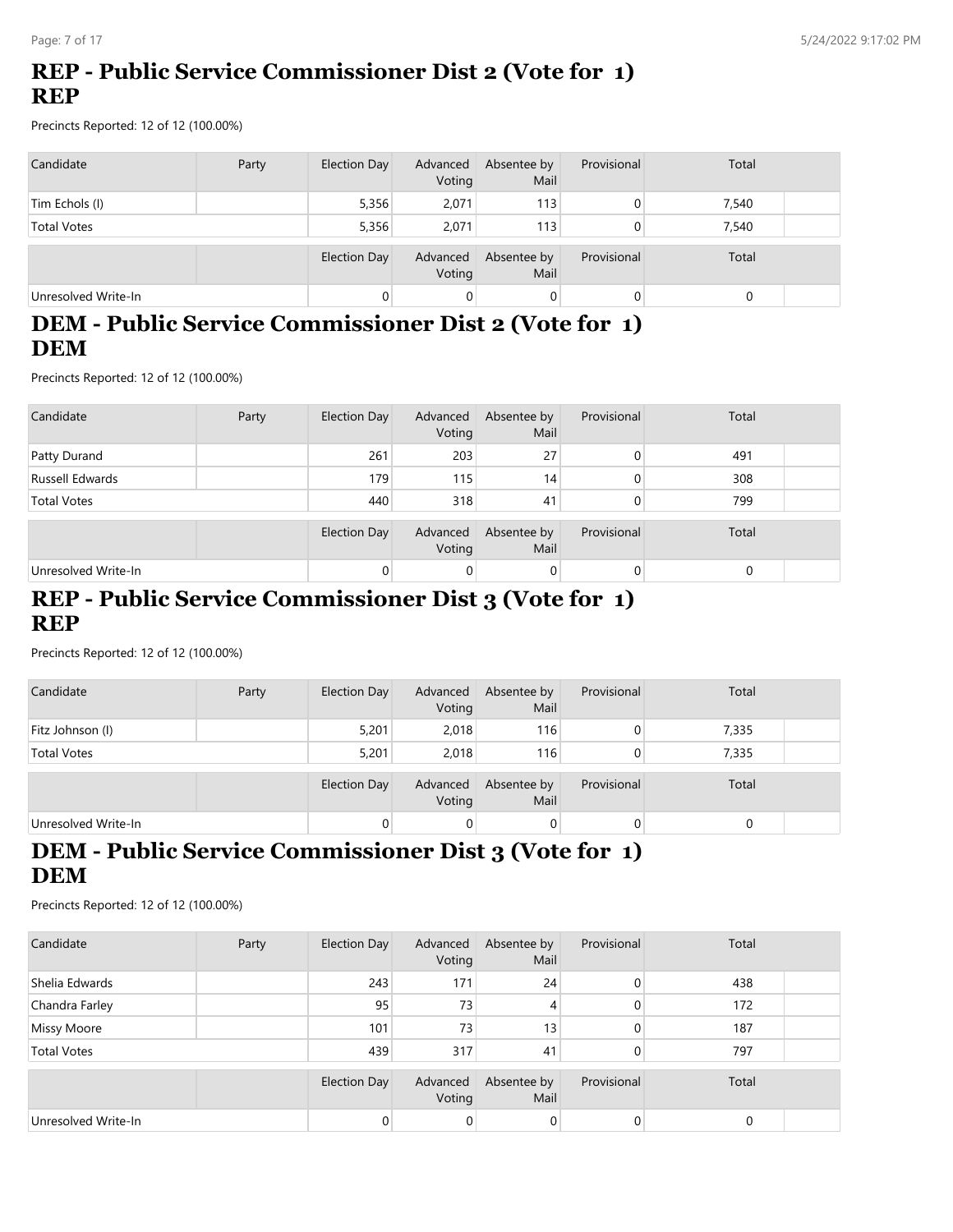### **REP - US House Dist 14 (Vote for 1) REP**

Precincts Reported: 12 of 12 (100.00%)

| Candidate                  | Party | Election Day        | Advanced<br>Voting | Absentee by<br>Mail | Provisional | Total       |  |
|----------------------------|-------|---------------------|--------------------|---------------------|-------------|-------------|--|
| Eric Cunningham            |       | 311                 | 160                | 10                  | 0           | 481         |  |
| Marjorie Taylor Greene (I) |       | 4,500               | 1,722              | 103                 | 0           | 6,325       |  |
| James Haygood              |       | 293                 | 130                | 13                  | 0           | 436         |  |
| Charles Lutin              |       | 65                  | 78                 | 8                   | 0           | 151         |  |
| Jennifer Strahan           |       | 1,000               | 348                | 27                  | 0           | 1,375       |  |
| Seth Synstelien            |       | 60                  | 24                 | 4                   | 0           | 88          |  |
| <b>Total Votes</b>         |       | 6,229               | 2,462              | 165                 | 0           | 8,856       |  |
|                            |       | <b>Election Day</b> | Advanced<br>Voting | Absentee by<br>Mail | Provisional | Total       |  |
| Unresolved Write-In        |       | 0                   | $\mathbf 0$        | 0                   | 0           | $\mathbf 0$ |  |

### **DEM - US House Dist 14 (Vote for 1) DEM**

Precincts Reported: 12 of 12 (100.00%)

| Candidate             | Party | Election Day | Advanced<br>Voting | Absentee by<br>Mail | Provisional | Total       |  |
|-----------------------|-------|--------------|--------------------|---------------------|-------------|-------------|--|
| <b>Wendy Davis</b>    |       | 94           | 65                 |                     | 0           | 166         |  |
| <b>Marcus Flowers</b> |       | 353          | 263                | 43                  | 0           | 659         |  |
| Holly McCormack       |       | 37           | 31                 | 3                   | 0           | 71          |  |
| <b>Total Votes</b>    |       | 484          | 359                | 53                  | 0           | 896         |  |
|                       |       | Election Day | Advanced<br>Voting | Absentee by<br>Mail | Provisional | Total       |  |
| Unresolved Write-In   |       | 0            | 0                  | 0                   |             | $\mathbf 0$ |  |

#### **REP - State Senate Dist 52 (Vote for 1) REP**

| Candidate            | Party | Election Day | Advanced<br>Voting | Absentee by<br>Mail | Provisional | Total       |  |
|----------------------|-------|--------------|--------------------|---------------------|-------------|-------------|--|
| Chuck Hufstetler (I) |       | 857          | 218                | 12                  | 0           | 1,087       |  |
| Derek Keeney         |       | 113          | 49                 | 4                   | 0           | 166         |  |
| Jeff Lewis           |       | 171          | 40                 | 5                   | 0           | 216         |  |
| <b>Total Votes</b>   |       | 1,141        | 307                | 21                  | 0           | 1,469       |  |
|                      |       | Election Day | Advanced<br>Voting | Absentee by<br>Mail | Provisional | Total       |  |
| Unresolved Write-In  |       |              | 0                  | 0                   | 0           | $\mathbf 0$ |  |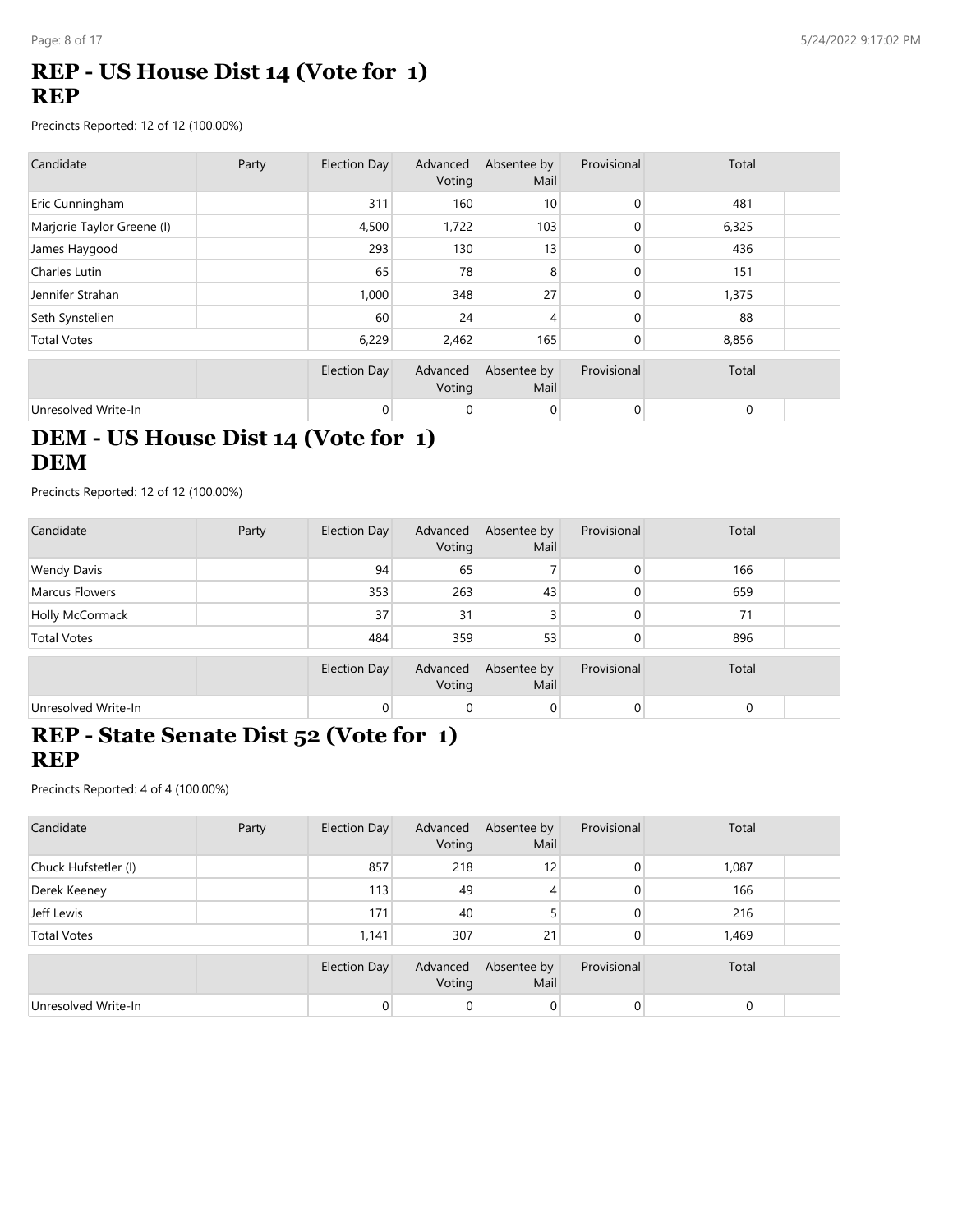## **REP - State Senate Dist 54 (Vote for 1) REP**

Precincts Reported: 9 of 9 (100.00%)

| Candidate           | Party | <b>Election Day</b> | Advanced<br>Voting | Absentee by<br>Mail | Provisional | Total |  |
|---------------------|-------|---------------------|--------------------|---------------------|-------------|-------|--|
| Doug Keener         |       | 1,103               | 465                | 34                  | 0           | 1,602 |  |
| Chuck Payne (I)     |       | 3,622               | 1,559              | 107                 | 0           | 5,288 |  |
| <b>Total Votes</b>  |       | 4,725               | 2.024              | 141                 | 0           | 6,890 |  |
|                     |       | <b>Election Day</b> | Advanced<br>Voting | Absentee by<br>Mail | Provisional | Total |  |
| Unresolved Write-In |       | 0                   | $\overline{0}$     | $\mathbf 0$         | 0           | 0     |  |

#### **REP - State House Dist 5 (Vote for 1) REP**

Precincts Reported: 10 of 10 (100.00%)

| Candidate           | Party | Election Day        | Advanced<br>Voting | Absentee by<br>Mail | Provisional | Total |  |
|---------------------|-------|---------------------|--------------------|---------------------|-------------|-------|--|
| Matt Barton (I)     |       | 5,018               | 2,036              | 120                 | 0           | 7,174 |  |
| <b>Total Votes</b>  |       | 5,018               | 2.036              | 120                 | 0           | 7,174 |  |
|                     |       | <b>Election Day</b> | Advanced<br>Voting | Absentee by<br>Mail | Provisional | Total |  |
| Unresolved Write-In |       | 0                   | $\overline{0}$     | 0                   | 0           |       |  |

#### **REP - State House Dist 6 (Vote for 1) REP**

Precincts Reported: 2 of 2 (100.00%)

| Candidate           | Party | Election Day | Advanced<br>Voting | Absentee by<br>Mail | Provisional | Total       |  |
|---------------------|-------|--------------|--------------------|---------------------|-------------|-------------|--|
| Lee Coker           |       | 164          | 45                 |                     |             | 212         |  |
| Jason T. Ridley (I) |       | 364          | 76                 | 8                   |             | 448         |  |
| <b>Total Votes</b>  |       | 528          | 121                | 11                  |             | 660         |  |
|                     |       | Election Day | Advanced<br>Voting | Absentee by<br>Mail | Provisional | Total       |  |
| Unresolved Write-In |       |              | 0                  | 0                   |             | $\mathbf 0$ |  |

# **REP - District Attorney - Cherokee Judicial Circuit (Vote for 1) REP**

| Candidate           | Party | Election Day        | Advanced<br>Voting | Absentee by<br>Mail | Provisional | Total |  |
|---------------------|-------|---------------------|--------------------|---------------------|-------------|-------|--|
| Samir J. Patel (I)  |       | 5,190               | 2,037              | 113                 |             | 7,340 |  |
| <b>Total Votes</b>  |       | 5.190               | 2.037              | 113                 |             | 7,340 |  |
|                     |       | <b>Election Day</b> | Advanced<br>Voting | Absentee by<br>Mail | Provisional | Total |  |
| Unresolved Write-In |       |                     | 0                  | 0                   | 0           |       |  |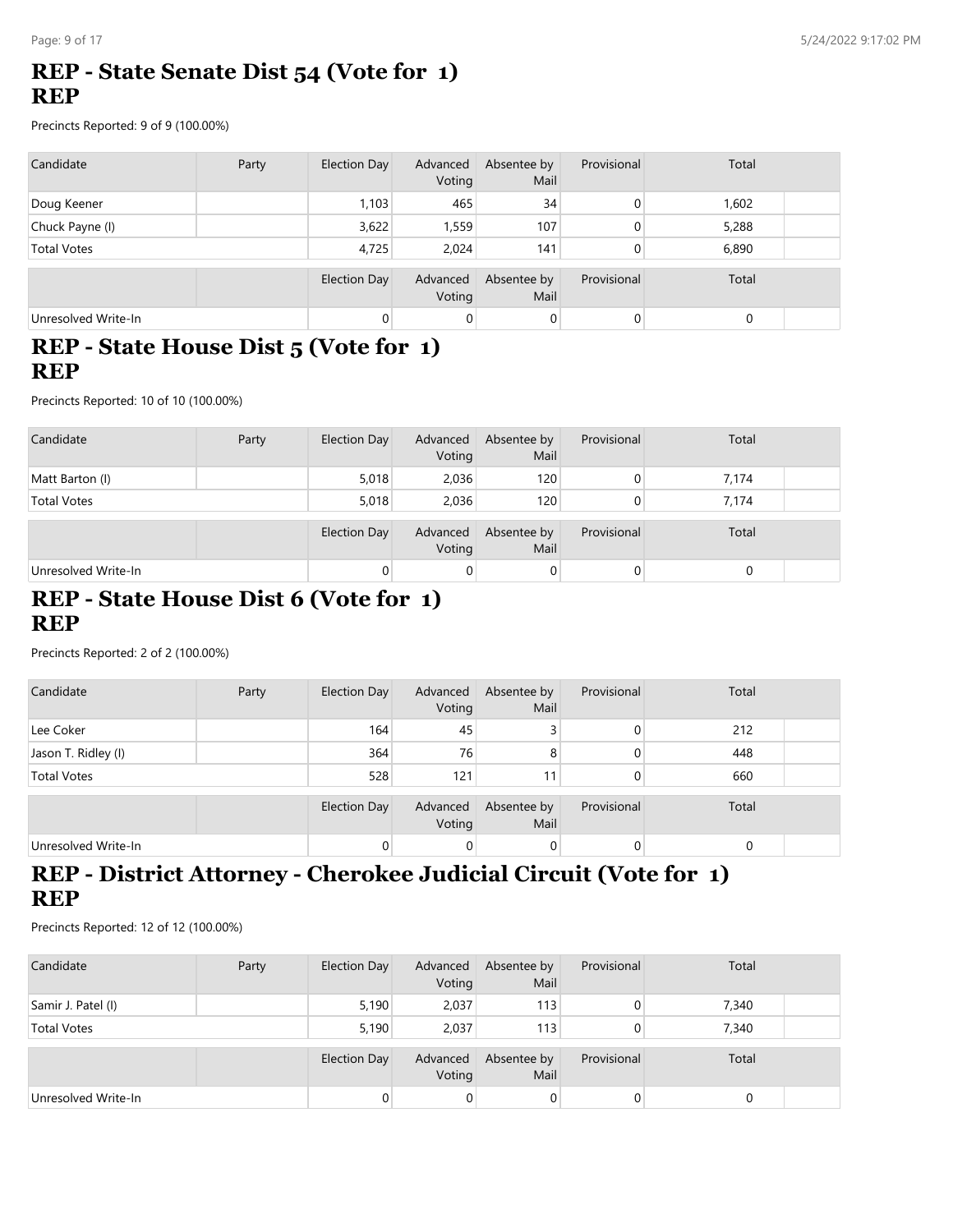# **REP - County Commissioner Dist 2 (Vote for 1) REP**

Precincts Reported: 12 of 12 (100.00%)

| Candidate           | Party | Election Day | Advanced<br>Voting | Absentee by<br>Mail | Provisional | Total |  |
|---------------------|-------|--------------|--------------------|---------------------|-------------|-------|--|
| Ricky Lee Smith     |       | 1,845        | 797                | 46                  | 0           | 2,688 |  |
| Chad Steward (I)    |       | 4,096        | 1,552              | 110                 | 0           | 5,758 |  |
| <b>Total Votes</b>  |       | 5.941        | 2.349              | 156                 | 0           | 8,446 |  |
|                     |       | Election Day | Advanced<br>Voting | Absentee by<br>Mail | Provisional | Total |  |
| Unresolved Write-In |       | $\Omega$     | $\mathbf 0$        | 0                   | 0           | 0     |  |

### **REP - County Commissioner Dist 4 (Vote for 1) REP**

Precincts Reported: 12 of 12 (100.00%)

| Candidate           | Party | Election Day        | Advanced<br>Voting | Absentee by<br>Mail | Provisional | Total |  |
|---------------------|-------|---------------------|--------------------|---------------------|-------------|-------|--|
| David MacKnight     |       | 2,377               | 1,069              | 59                  | 0           | 3,505 |  |
| Kurt Sutherland     |       | 3,403               | 1.224              | 80                  | 0           | 4,707 |  |
| <b>Total Votes</b>  |       | 5,780               | 2,293              | 139                 | 0           | 8,212 |  |
|                     |       | <b>Election Day</b> | Advanced<br>Voting | Absentee by<br>Mail | Provisional | Total |  |
| Unresolved Write-In |       |                     | 0                  | 0                   | 0           |       |  |

### **DEM - County Commissioner Dist 4 (Vote for 1) DEM**

Precincts Reported: 12 of 12 (100.00%)

| Candidate           | Party | Election Day        | Advanced<br>Voting | Absentee by<br>Mail | Provisional | Total |  |
|---------------------|-------|---------------------|--------------------|---------------------|-------------|-------|--|
| Kenneth W. Russell  |       | 416                 | 311                | 46                  |             | 773   |  |
| <b>Total Votes</b>  |       | 416                 | 311                | 46                  |             | 773   |  |
|                     |       | <b>Election Day</b> | Advanced<br>Voting | Absentee by<br>Mail | Provisional | Total |  |
| Unresolved Write-In |       | 0                   | 0                  | $\overline{0}$      | 0           |       |  |

# **REP - County Board of Education Post 1 (Vote for 1) REP**

| Candidate                      | Party | Election Day | Advanced<br>Voting | Absentee by<br>Mail | Provisional | Total |  |
|--------------------------------|-------|--------------|--------------------|---------------------|-------------|-------|--|
| Charles "Charlie" Walraven (I) |       | 4,479        | 1,402              | 83                  |             | 5,964 |  |
| <b>Total Votes</b>             |       | 4.479        | 1.402              | 83                  |             | 5,964 |  |
|                                |       | Election Day | Advanced<br>Voting | Absentee by<br>Mail | Provisional | Total |  |
| Unresolved Write-In            |       |              | 0                  | $\overline{0}$      |             |       |  |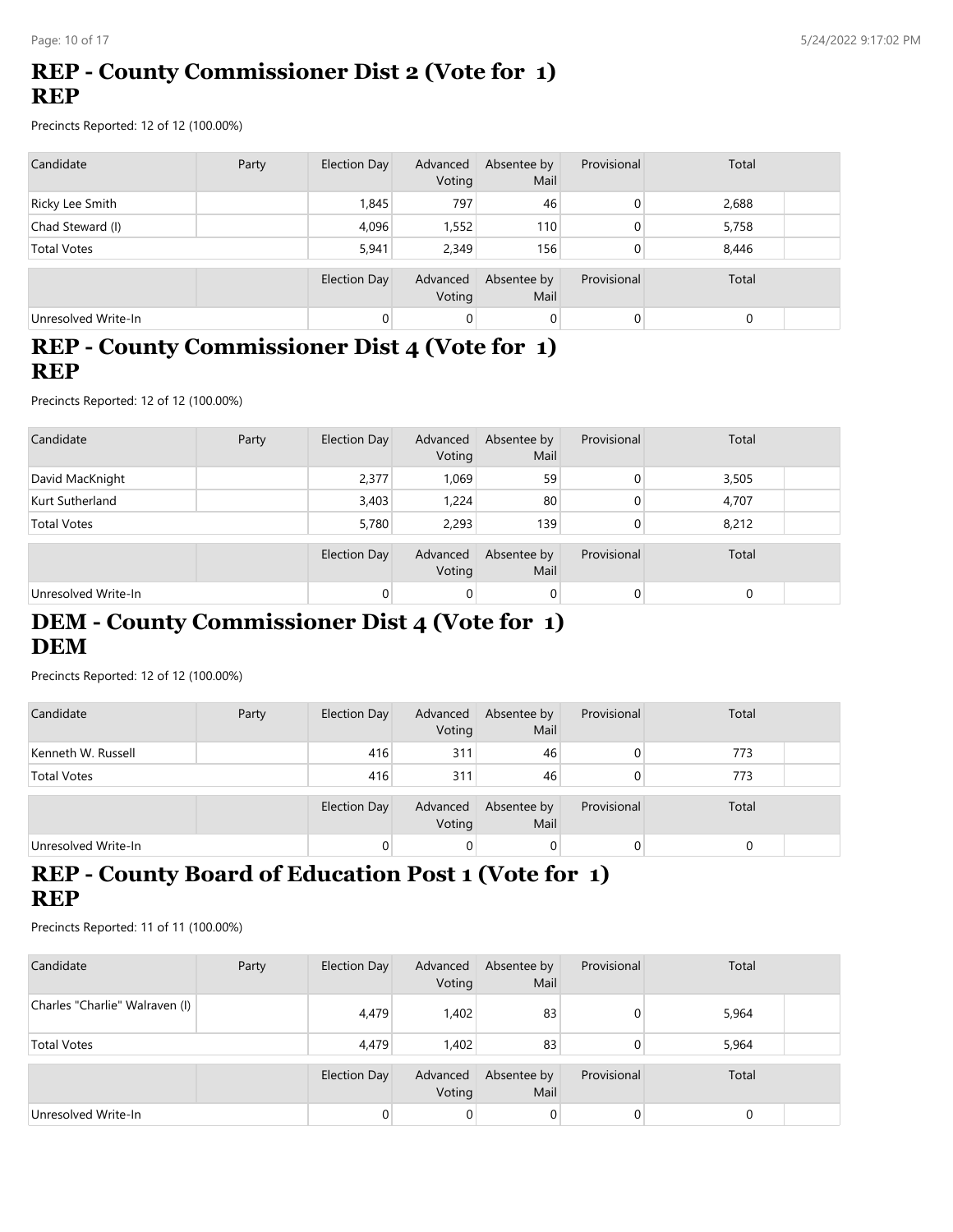# **REP - County Board of Education Post 3 (Vote for 1) REP**

Precincts Reported: 11 of 11 (100.00%)

| Candidate                 | Party | Election Day        | Advanced<br>Voting | Absentee by<br>Mail | Provisional    | Total |  |
|---------------------------|-------|---------------------|--------------------|---------------------|----------------|-------|--|
| Larry Knudsen             |       | 1,437               | 472                | 28                  | 0              | 1,937 |  |
| Dana Michelle Stewart (I) |       | 3,394               | 1,067              | 68                  | 0              | 4,529 |  |
| <b>Total Votes</b>        |       | 4,831               | 1.539              | 96                  | 0              | 6,466 |  |
|                           |       | <b>Election Day</b> | Advanced<br>Voting | Absentee by<br>Mail | Provisional    | Total |  |
| Unresolved Write-In       |       |                     | $\overline{0}$     | $\mathbf 0$         | $\overline{0}$ |       |  |

### **REP - County Board of Education Post 5 (Vote for 1) REP**

Precincts Reported: 11 of 11 (100.00%)

| Candidate           | Party | Election Day        | Advanced<br>Voting | Absentee by<br>Mail | Provisional | Total |  |
|---------------------|-------|---------------------|--------------------|---------------------|-------------|-------|--|
| Kacee Smith (I)     |       | 4,407               | 1,386              | 80                  | 0           | 5,873 |  |
| <b>Total Votes</b>  |       | 4.407               | 1,386              | 80                  | 0           | 5,873 |  |
|                     |       | <b>Election Day</b> | Advanced<br>Voting | Absentee by<br>Mail | Provisional | Total |  |
| Unresolved Write-In |       |                     | 0                  | 0                   | 0           |       |  |

#### **REP - County Board of Education Post 7 (Vote for 1) REP**

Precincts Reported: 11 of 11 (100.00%)

| Candidate           | Party | Election Day | Advanced<br>Voting | Absentee by<br>Mail | Provisional | Total |  |
|---------------------|-------|--------------|--------------------|---------------------|-------------|-------|--|
| Eddie T. Hall (I)   |       | 4,411        | 1,393              | 83                  |             | 5,887 |  |
| <b>Total Votes</b>  |       | 4,411        | 1,393              | 83                  |             | 5,887 |  |
|                     |       | Election Day | Advanced<br>Voting | Absentee by<br>Mail | Provisional | Total |  |
| Unresolved Write-In |       | 0            | $\overline{0}$     | 0                   | 0           |       |  |

# **Rep Party Question 1 (Vote for 1) REP**

| Candidate           | Party | Election Day        | Advanced<br>Voting | Absentee by<br>Mail | Provisional | Total |  |
|---------------------|-------|---------------------|--------------------|---------------------|-------------|-------|--|
| Yes                 |       | 6,004               | 2,295              | 153                 | 0           | 8,452 |  |
| <b>No</b>           |       | 294                 | 170                | 14                  | 0           | 478   |  |
| <b>Total Votes</b>  |       | 6,298               | 2,465              | 167                 | 0           | 8,930 |  |
|                     |       | <b>Election Day</b> | Advanced<br>Voting | Absentee by<br>Mail | Provisional | Total |  |
| Unresolved Write-In |       | $\Omega$            | $\overline{0}$     | $\overline{0}$      | 0           |       |  |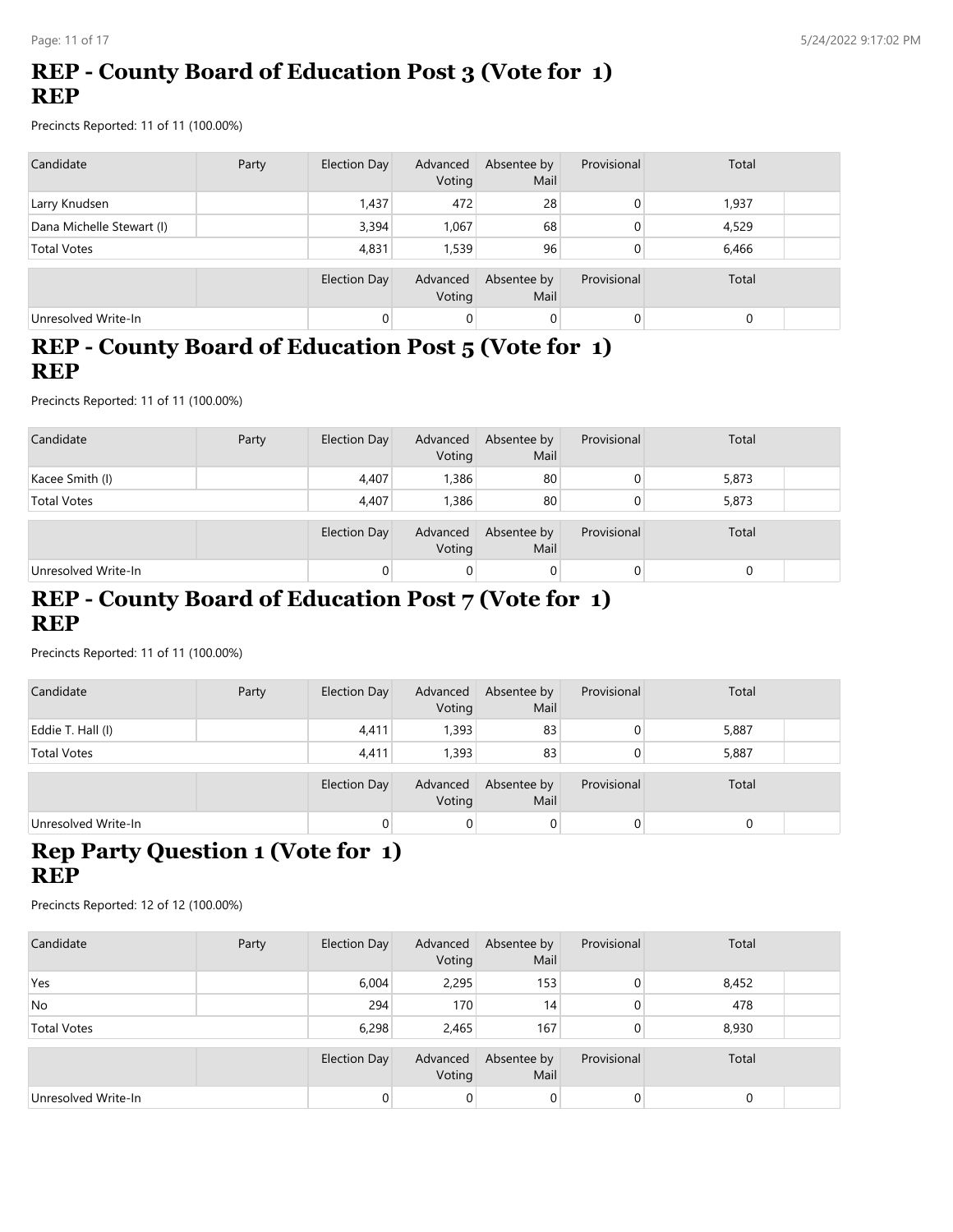### **Rep Party Question 2 (Vote for 1) REP**

Precincts Reported: 12 of 12 (100.00%)

| Candidate           | Party | Election Day | Advanced<br>Voting | Absentee by<br>Mail | Provisional | Total       |  |
|---------------------|-------|--------------|--------------------|---------------------|-------------|-------------|--|
| Yes                 |       | 4,764        | 1,818              | 126                 |             | 6,708       |  |
| <b>No</b>           |       | 1,434        | 603                | 34                  |             | 2,071       |  |
| <b>Total Votes</b>  |       | 6,198        | 2,421              | 160                 |             | 8,779       |  |
|                     |       | Election Day | Advanced<br>Voting | Absentee by<br>Mail | Provisional | Total       |  |
| Unresolved Write-In |       |              | 0                  | 0                   |             | $\mathbf 0$ |  |

### **Rep Party Question 3 (Vote for 1) REP**

Precincts Reported: 12 of 12 (100.00%)

| Candidate           | Party | Election Day        | Advanced<br>Voting | Absentee by<br>Mail | Provisional    | Total    |  |
|---------------------|-------|---------------------|--------------------|---------------------|----------------|----------|--|
| Yes                 |       | 5,227               | 2,038              | 129                 | $\overline{0}$ | 7,394    |  |
| No.                 |       | 926                 | 373                | 28                  | 0              | 1,327    |  |
| <b>Total Votes</b>  |       | 6,153               | 2.411              | 157                 | 0              | 8,721    |  |
|                     |       | <b>Election Day</b> | Advanced<br>Voting | Absentee by<br>Mail | Provisional    | Total    |  |
| Unresolved Write-In |       | $\Omega$            | 0                  | 0                   | $\overline{0}$ | $\Omega$ |  |

# **Rep Party Question 4 (Vote for 1) REP**

Precincts Reported: 12 of 12 (100.00%)

| Candidate           | Party | Election Day | Advanced<br>Voting | Absentee by<br>Mail | Provisional | Total |  |
|---------------------|-------|--------------|--------------------|---------------------|-------------|-------|--|
| Yes                 |       | 5,087        | 2,013              | 130                 | 0           | 7,230 |  |
| <b>No</b>           |       | 912          | 331                | 23                  | 0           | 1,266 |  |
| <b>Total Votes</b>  |       | 5,999        | 2,344              | 153                 |             | 8,496 |  |
|                     |       | Election Day | Advanced<br>Voting | Absentee by<br>Mail | Provisional | Total |  |
| Unresolved Write-In |       |              | 0                  | 0                   | 0           |       |  |

# **Rep Party Question 5 (Vote for 1) REP**

| Candidate           | Party | Election Day | Advanced<br>Voting | Absentee by<br>Mail | Provisional    | Total |  |
|---------------------|-------|--------------|--------------------|---------------------|----------------|-------|--|
| Yes                 |       | 168          | 83                 |                     | $\overline{0}$ | 258   |  |
| <b>No</b>           |       | 6,113        | 2,385              | 158                 | $\overline{0}$ | 8,656 |  |
| <b>Total Votes</b>  |       | 6,281        | 2,468              | 165                 | $\overline{0}$ | 8,914 |  |
|                     |       | Election Day | Advanced<br>Voting | Absentee by<br>Mail | Provisional    | Total |  |
| Unresolved Write-In |       |              | 0                  | 0                   | 0              |       |  |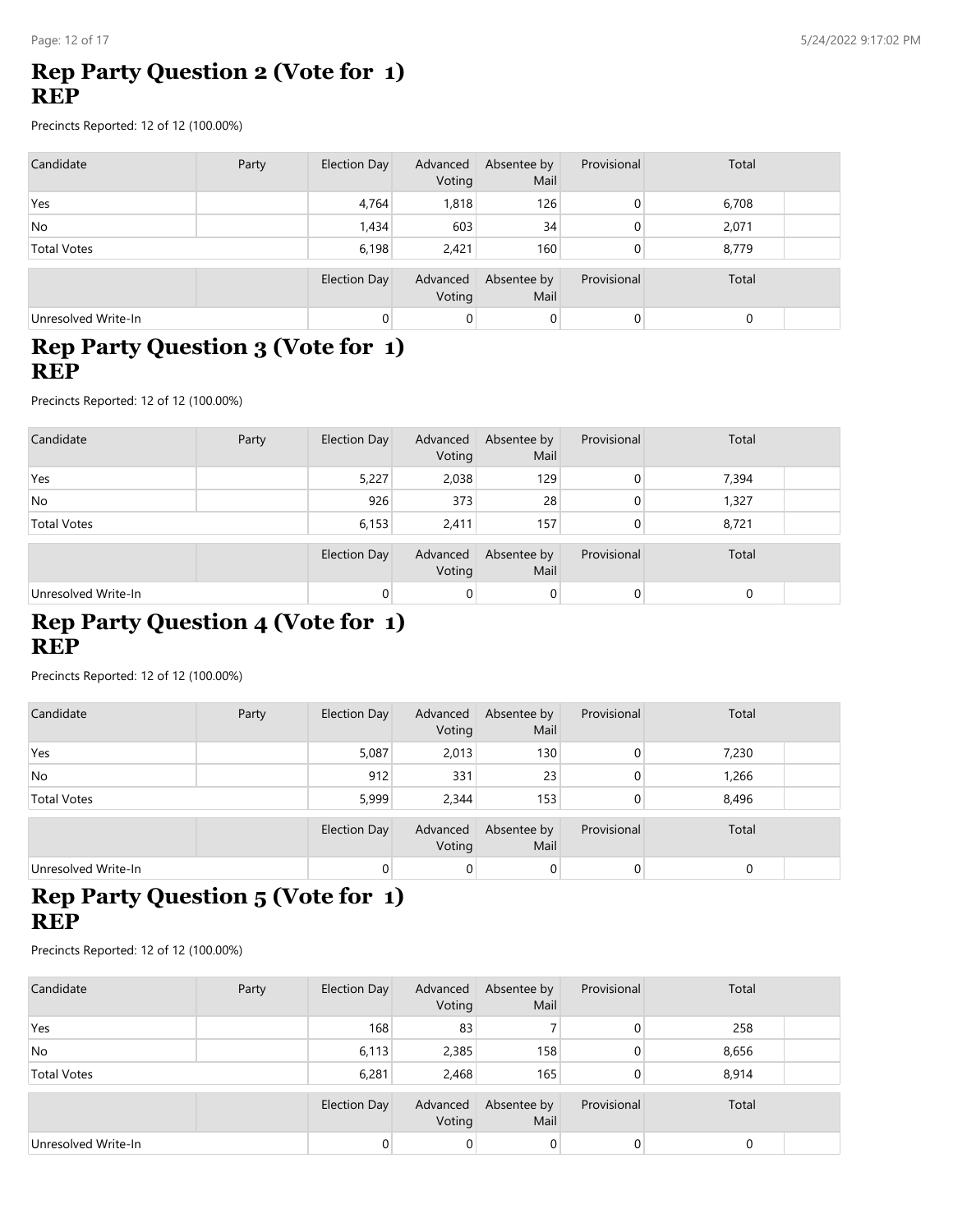## **Rep Party Question 6 (Vote for 1) REP**

Precincts Reported: 12 of 12 (100.00%)

| Candidate           | Party | Election Day | Advanced<br>Voting | Absentee by<br>Mail | Provisional | Total |  |
|---------------------|-------|--------------|--------------------|---------------------|-------------|-------|--|
| Yes                 |       | 6,026        | 2,321              | 155                 | 0           | 8,502 |  |
| <b>No</b>           |       | 205          | 114                | 10 <sub>1</sub>     | 0           | 329   |  |
| <b>Total Votes</b>  |       | 6,231        | 2,435              | 165                 |             | 8,831 |  |
|                     |       | Election Day | Advanced<br>Voting | Absentee by<br>Mail | Provisional | Total |  |
| Unresolved Write-In |       |              | 0                  | $\overline{0}$      | 0           | 0     |  |

#### **Rep Party Question 7 (Vote for 1) REP**

Precincts Reported: 12 of 12 (100.00%)

| Candidate           | Party | Election Day        | Advanced<br>Voting | Absentee by<br>Mail | Provisional    | Total |  |
|---------------------|-------|---------------------|--------------------|---------------------|----------------|-------|--|
| Yes                 |       | 5,633               | 2,139              | 136                 | $\overline{0}$ | 7,908 |  |
| No.                 |       | 592                 | 304                | 31                  | $\overline{0}$ | 927   |  |
| <b>Total Votes</b>  |       | 6,225               | 2.443              | 167                 | $\overline{0}$ | 8,835 |  |
|                     |       | <b>Election Day</b> | Advanced<br>Voting | Absentee by<br>Mail | Provisional    | Total |  |
| Unresolved Write-In |       | $\Omega$            | $\mathbf 0$        | $\overline{0}$      | $\overline{0}$ |       |  |

### **Rep Party Question 8 (Vote for 1) REP**

Precincts Reported: 12 of 12 (100.00%)

| Candidate           | Party | Election Day | Advanced<br>Voting | Absentee by<br>Mail | Provisional | Total |  |
|---------------------|-------|--------------|--------------------|---------------------|-------------|-------|--|
| Yes                 |       | 4,759        | 1,942              | 126                 | 0           | 6,827 |  |
| <b>No</b>           |       | 1,271        | 439                | 27                  | 0           | 1,737 |  |
| <b>Total Votes</b>  |       | 6,030        | 2,381              | 153                 |             | 8,564 |  |
|                     |       | Election Day | Advanced<br>Voting | Absentee by<br>Mail | Provisional | Total |  |
| Unresolved Write-In |       |              | 0                  | 0                   | 0           |       |  |

# **Dem Party Question 1 (Vote for 1) DEM**

| Candidate           | Party | Election Day        | Advanced<br>Voting | Absentee by<br>Mail | Provisional | Total |  |
|---------------------|-------|---------------------|--------------------|---------------------|-------------|-------|--|
| Yes                 |       | 386                 | 279                | 35                  | $\Omega$    | 700   |  |
| No                  |       | 109                 | 85                 | 20                  | $\Omega$    | 214   |  |
| <b>Total Votes</b>  |       | 495                 | 364                | 55                  | $\Omega$    | 914   |  |
|                     |       | <b>Election Day</b> | Advanced<br>Voting | Absentee by<br>Mail | Provisional | Total |  |
| Unresolved Write-In |       |                     | 0                  | 0                   | 0           |       |  |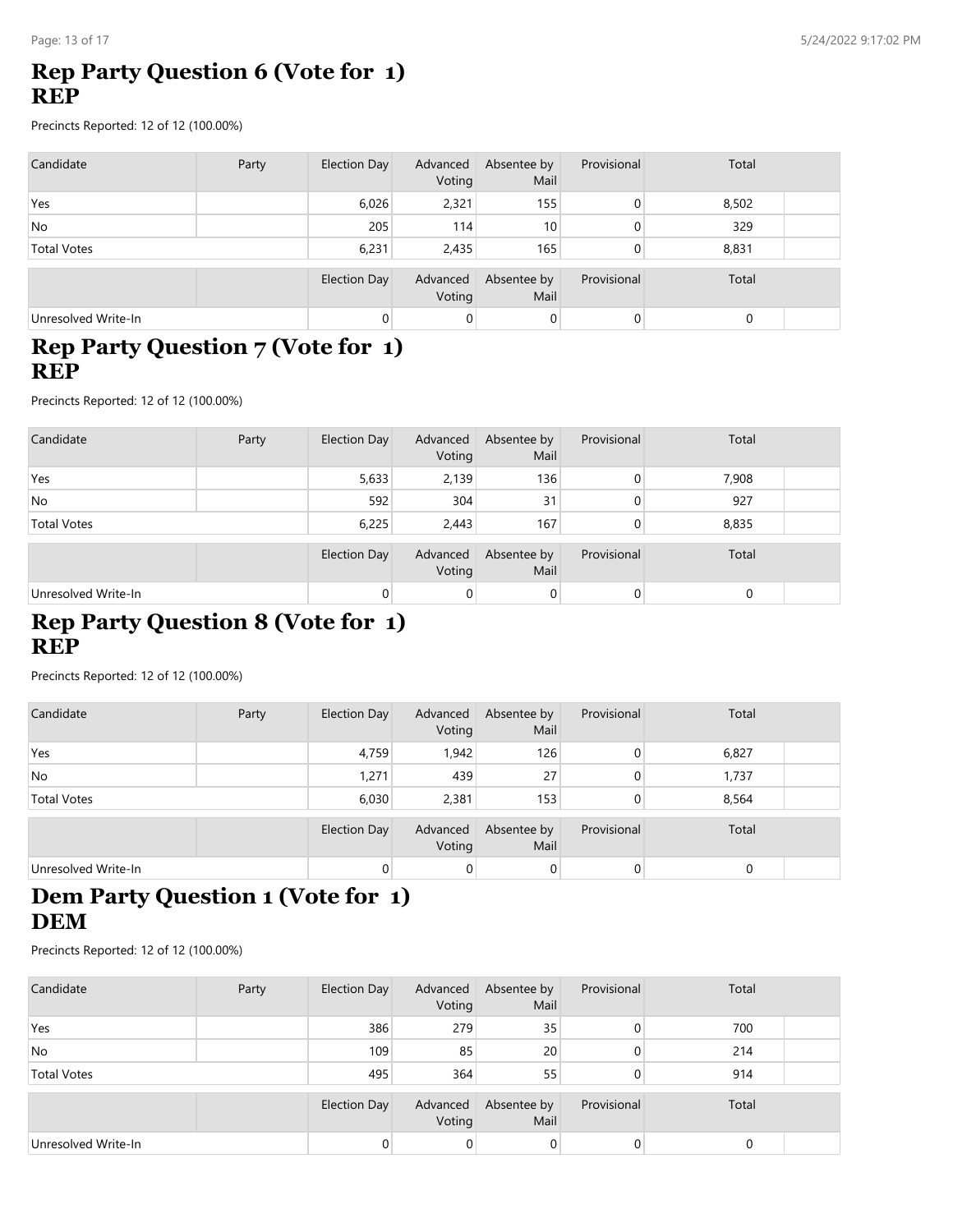# **Dem Party Question 2 (Vote for 1) DEM**

Precincts Reported: 12 of 12 (100.00%)

| Candidate           | Party | Election Day | Advanced<br>Voting | Absentee by<br>Mail | Provisional | Total |  |
|---------------------|-------|--------------|--------------------|---------------------|-------------|-------|--|
| Yes                 |       | 449          | 338                | 50                  |             | 837   |  |
| <b>No</b>           |       | 41           | 28                 | 4                   |             | 73    |  |
| <b>Total Votes</b>  |       | 490          | 366                | 54                  |             | 910   |  |
|                     |       | Election Day | Advanced<br>Voting | Absentee by<br>Mail | Provisional | Total |  |
| Unresolved Write-In |       |              | 0                  | 0                   |             | 0     |  |

#### **Dem Party Question 3 (Vote for 1) DEM**

Precincts Reported: 12 of 12 (100.00%)

| Candidate           | Party | <b>Election Day</b> | Advanced<br>Voting | Absentee by<br>Mail | Provisional | Total |  |
|---------------------|-------|---------------------|--------------------|---------------------|-------------|-------|--|
| Yes                 |       | 470                 | 351                | 47                  | 0           | 868   |  |
| No.                 |       | 25                  | 16                 |                     | 0           | 48    |  |
| <b>Total Votes</b>  |       | 495                 | 367                | 54                  |             | 916   |  |
|                     |       | <b>Election Day</b> | Advanced<br>Voting | Absentee by<br>Mail | Provisional | Total |  |
| Unresolved Write-In |       |                     | $\overline{0}$     | $\mathbf 0$         | 0           | 0     |  |

# **Dem Party Question 4 (Vote for 1) DEM**

Precincts Reported: 12 of 12 (100.00%)

| Candidate           | Party | Election Day | Advanced<br>Voting | Absentee by<br>Mail | Provisional | Total |  |
|---------------------|-------|--------------|--------------------|---------------------|-------------|-------|--|
| Yes                 |       | 433          | 325                | 47                  | 0           | 805   |  |
| <b>No</b>           |       | 53           | 34                 |                     | 0           | 94    |  |
| <b>Total Votes</b>  |       | 486          | 359                | 54                  |             | 899   |  |
|                     |       | Election Day | Advanced<br>Voting | Absentee by<br>Mail | Provisional | Total |  |
| Unresolved Write-In |       |              | 0                  | 0                   | 0           |       |  |

# **Dem Party Question 5 (Vote for 1) DEM**

| Candidate           | Party | Election Day | Advanced<br>Voting | Absentee by<br>Mail | Provisional | Total |  |
|---------------------|-------|--------------|--------------------|---------------------|-------------|-------|--|
| Yes                 |       | 409          | 317                | 43                  | 0           | 769   |  |
| No.                 |       | 81           | 48                 | 12                  | 0           | 141   |  |
| <b>Total Votes</b>  |       | 490          | 365                | 55                  | 0           | 910   |  |
|                     |       | Election Day | Advanced<br>Voting | Absentee by<br>Mail | Provisional | Total |  |
| Unresolved Write-In |       |              | 0                  | 0                   | 0           |       |  |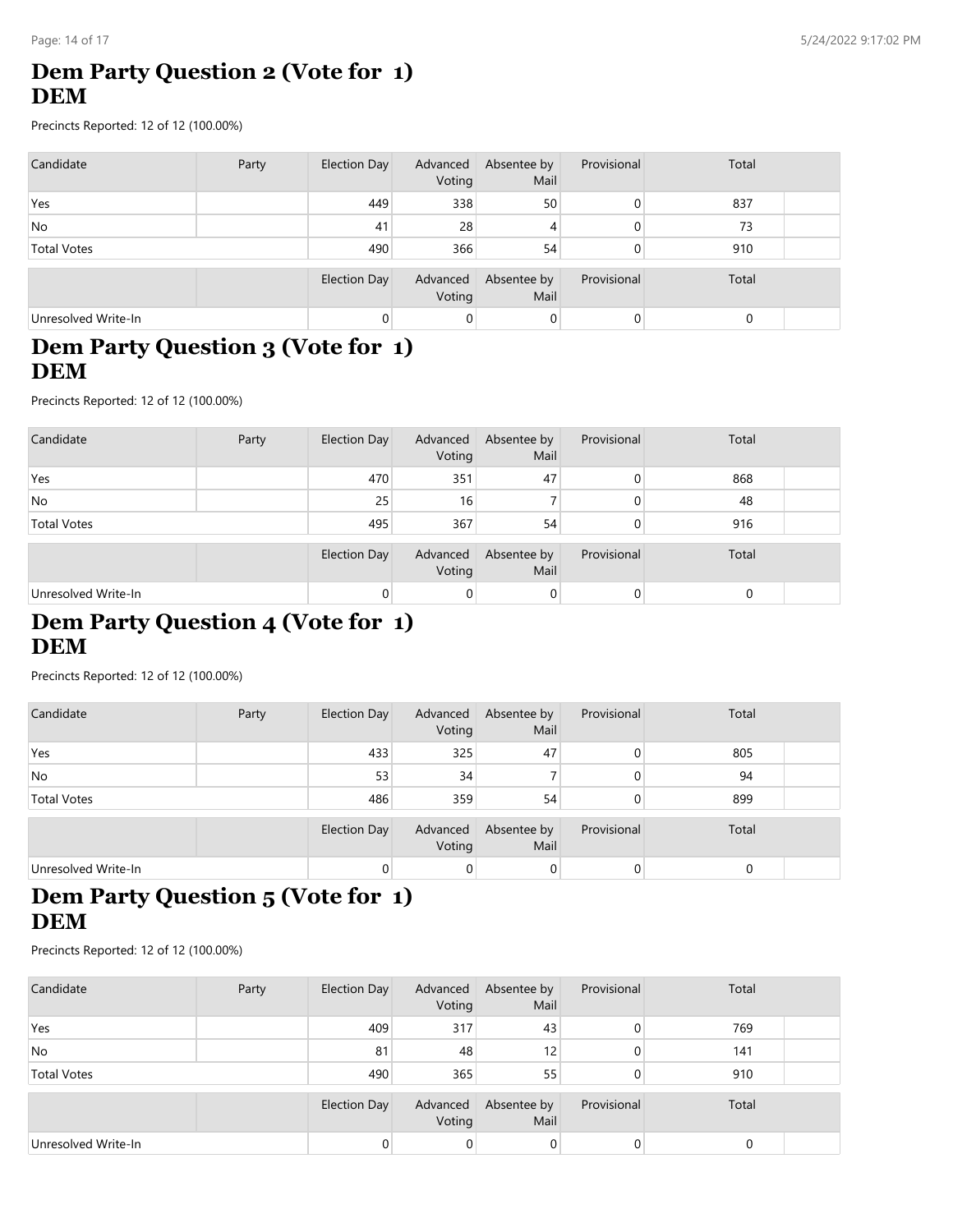# **Dem Party Question 6 (Vote for 1) DEM**

Precincts Reported: 12 of 12 (100.00%)

| Candidate           | Party | Election Day        | Advanced<br>Voting | Absentee by<br>Mail | Provisional | Total |  |
|---------------------|-------|---------------------|--------------------|---------------------|-------------|-------|--|
| Yes                 |       | 464                 | 349                | 54                  |             | 867   |  |
| <b>No</b>           |       | 27                  | 17                 |                     |             | 45    |  |
| <b>Total Votes</b>  |       | 491                 | 366                | 55                  |             | 912   |  |
|                     |       | <b>Election Day</b> | Advanced<br>Voting | Absentee by<br>Mail | Provisional | Total |  |
| Unresolved Write-In |       |                     | 0                  | 0                   |             | 0     |  |

### **Dem Party Question 7 (Vote for 1) DEM**

Precincts Reported: 12 of 12 (100.00%)

| Candidate           | Party | Election Day        | Advanced<br>Voting | Absentee by<br>Mail | Provisional | Total |  |
|---------------------|-------|---------------------|--------------------|---------------------|-------------|-------|--|
| Yes                 |       | 443                 | 352                | 53                  | 0           | 848   |  |
| No.                 |       | 49                  | 15                 |                     | 0           | 66    |  |
| <b>Total Votes</b>  |       | 492                 | 367                | 55                  |             | 914   |  |
|                     |       | <b>Election Day</b> | Advanced<br>Voting | Absentee by<br>Mail | Provisional | Total |  |
| Unresolved Write-In |       |                     | $\overline{0}$     | $\mathbf 0$         | 0           | 0     |  |

### **Dem Party Question 8 (Vote for 1) DEM**

Precincts Reported: 12 of 12 (100.00%)

| Candidate           | Party | Election Day | Advanced<br>Voting | Absentee by<br>Mail | Provisional | Total |  |
|---------------------|-------|--------------|--------------------|---------------------|-------------|-------|--|
| Yes                 |       | 387          | 295                | 42                  | 0           | 724   |  |
| No                  |       | 108          | 72                 | 13 <sub>1</sub>     |             | 193   |  |
| <b>Total Votes</b>  |       | 495          | 367                | 55                  |             | 917   |  |
|                     |       | Election Day | Advanced<br>Voting | Absentee by<br>Mail | Provisional | Total |  |
| Unresolved Write-In |       |              | 0                  | 0                   | 0           |       |  |

# **Dem Party Question 9 (Vote for 1) DEM**

| Candidate           | Party | Election Day        | Advanced<br>Voting | Absentee by<br>Mail | Provisional | Total |  |
|---------------------|-------|---------------------|--------------------|---------------------|-------------|-------|--|
| Yes                 |       | 466                 | 366                | 55                  | 0           | 887   |  |
| No                  |       | 23                  |                    | 0                   | $\Omega$    | 26    |  |
| <b>Total Votes</b>  |       | 489                 | 369                | 55                  | $\Omega$    | 913   |  |
|                     |       | <b>Election Day</b> | Advanced<br>Voting | Absentee by<br>Mail | Provisional | Total |  |
| Unresolved Write-In |       |                     | 0                  | 0                   |             |       |  |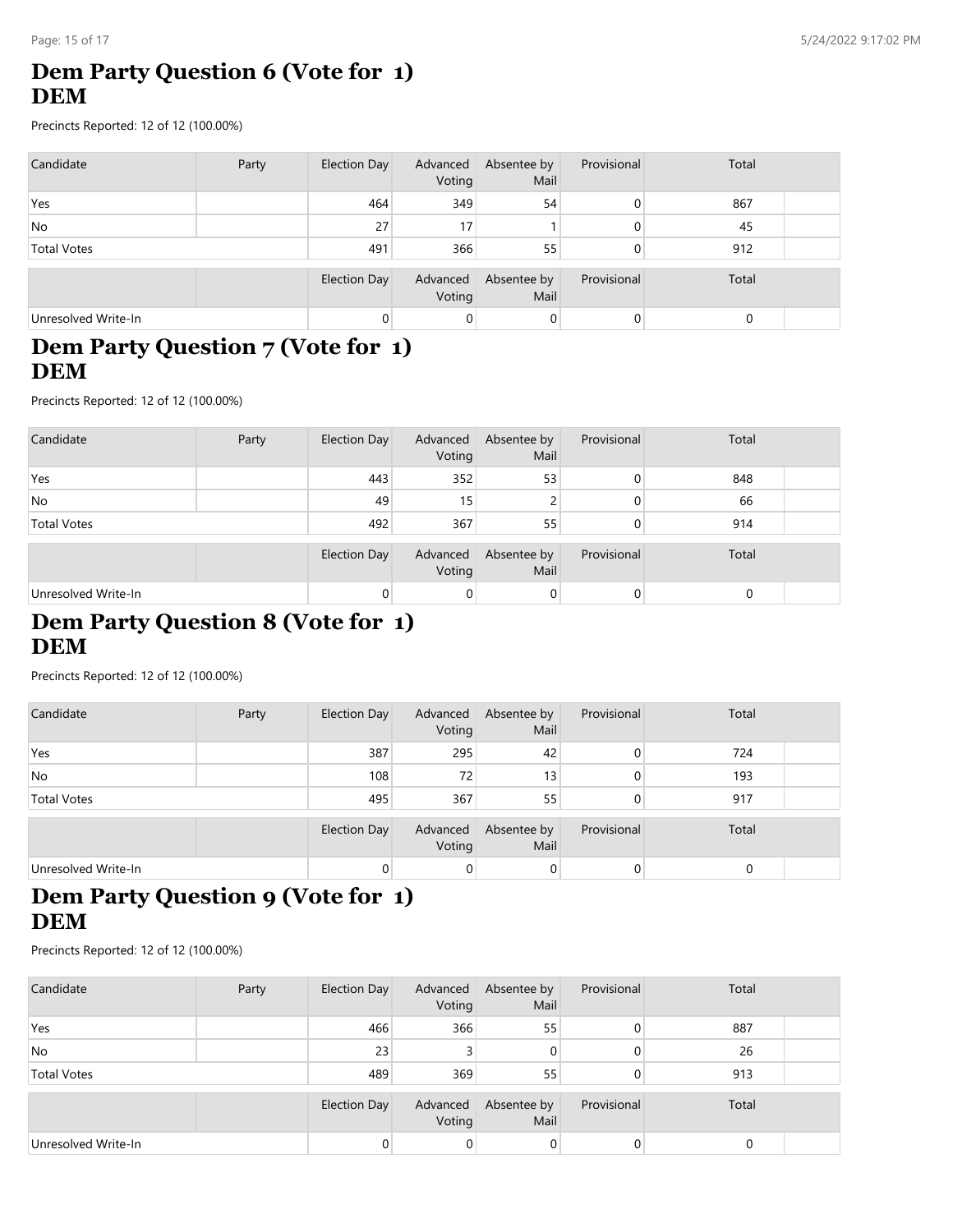#### **Supreme Court - Colvin (Vote for 1) NP**

Precincts Reported: 12 of 12 (100.00%)

| Candidate           | Party | Election Day | Advanced<br>Voting | Absentee by<br>Mail | Provisional | Total |  |
|---------------------|-------|--------------|--------------------|---------------------|-------------|-------|--|
| Veronica Brinson    |       | 1,572        | 747                | 53                  | 0           | 2,372 |  |
| Verda M. Colvin (I) |       | 4,202        | <b>664.</b>        | 126                 | 0           | 5,992 |  |
| <b>Total Votes</b>  |       | 5.774        | 2.411              | 179                 | 0           | 8,364 |  |
|                     |       | Election Day | Advanced<br>Voting | Absentee by<br>Mail | Provisional | Total |  |
| Unresolved Write-In |       | 32           | 16                 | $\mathbf 0$         | 0           | 48    |  |

#### **Supreme Court - LaGrua (Vote for 1) NP**

Precincts Reported: 12 of 12 (100.00%)

| Candidate              | Party | <b>Election Day</b> | Advanced<br>Voting | Absentee by<br>Mail | Provisional | Total |  |
|------------------------|-------|---------------------|--------------------|---------------------|-------------|-------|--|
| Shawn Ellen LaGrua (I) |       | 5,420               | 2,260              | 149                 | 0           | 7,829 |  |
| <b>Total Votes</b>     |       | 5,420               | 2.260              | 149                 | 0           | 7,829 |  |
|                        |       | Election Day        | Advanced<br>Voting | Absentee by<br>Mail | Provisional | Total |  |
| Unresolved Write-In    |       | 37                  | 17                 | 0                   | 0           | 54    |  |

#### **Supreme Court - McMillian (Vote for 1) NP**

Precincts Reported: 12 of 12 (100.00%)

| Candidate           | Party | Election Day | Advanced<br>Voting | Absentee by<br>Mail | Provisional | Total |  |
|---------------------|-------|--------------|--------------------|---------------------|-------------|-------|--|
| Carla McMillian (I) |       | 5,448        | 2,239              | 149                 |             | 7,836 |  |
| <b>Total Votes</b>  |       | 5,448        | 2.239              | 149                 |             | 7,836 |  |
|                     |       | Election Day | Advanced<br>Voting | Absentee by<br>Mail | Provisional | Total |  |
| Unresolved Write-In |       | 26           | 11                 | $\overline{0}$      | 0           | 37    |  |

# **Court of Appeals - Barnes (Vote for 1) NP**

| Candidate                 | Party | <b>Election Day</b> | Advanced<br>Voting | Absentee by<br>Mail | Provisional | Total |  |
|---------------------------|-------|---------------------|--------------------|---------------------|-------------|-------|--|
| Anne Elizabeth Barnes (I) |       | 5,440               | 2,234              | 151                 |             | 7,825 |  |
| <b>Total Votes</b>        |       | 5,440               | 2.234              | 151                 |             | 7,825 |  |
|                           |       | <b>Election Day</b> | Advanced<br>Voting | Absentee by<br>Mail | Provisional | Total |  |
| Unresolved Write-In       |       | 17                  | 9                  | 0                   |             | 26    |  |